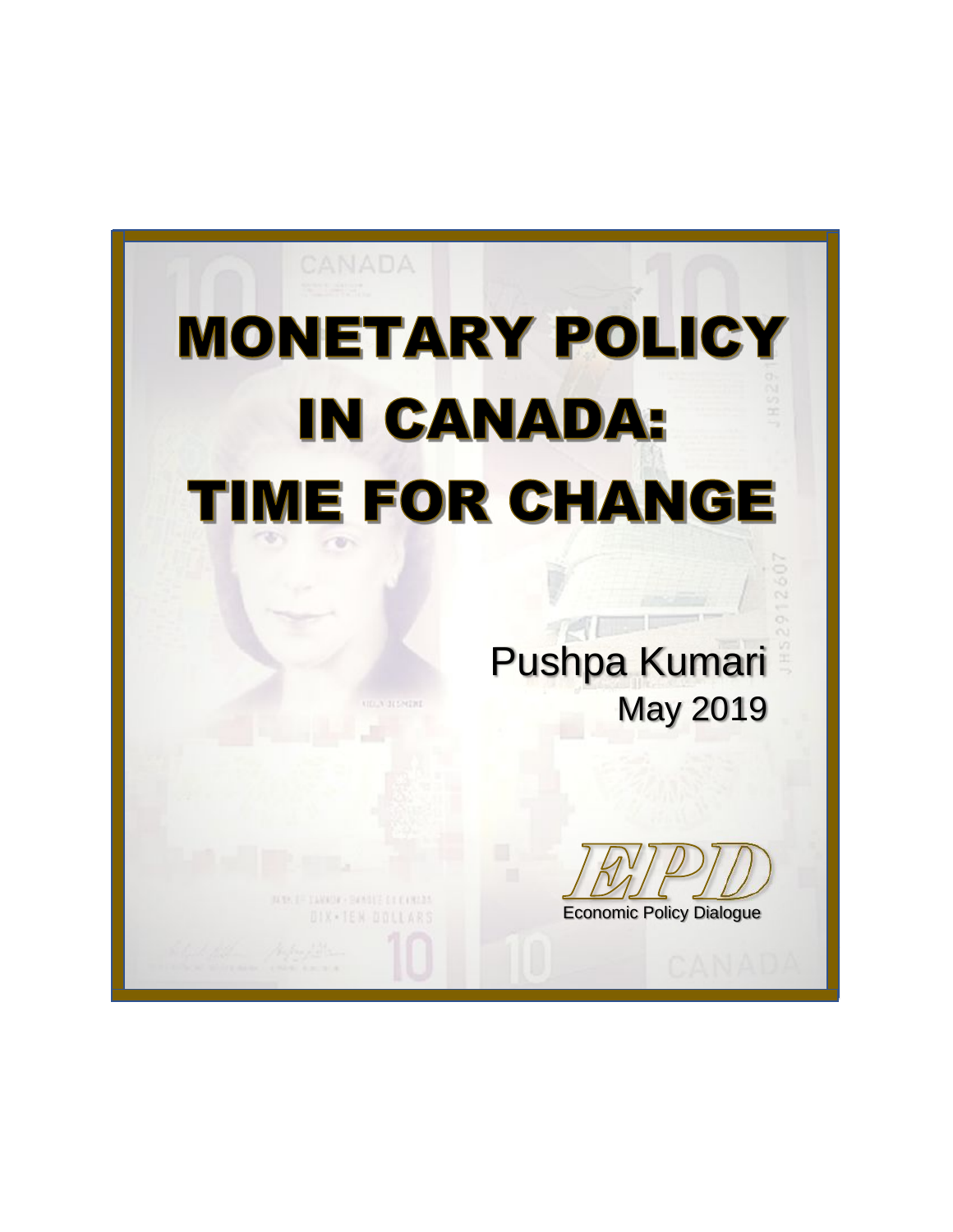## **About the Author**

Pushpa Kumari is a Senior Economist at Economic Policy Dialogue. She is an M A, M Phil, Ph D in Economics. Having research and teaching experience of more than a decade, she has many publications to her credit. Economic policy issues are where her profession and passion intersect the most among others areas of economic, social, and environmental importance.

………………………………………………………………………………………………………

email: [pushpa@epdonline.org](mailto:pushpa@epdonline.org)

## **Economic Policy Dialogue**

Economic Policy Dialogue (EPD) is a Toronto-based independent research organization that brings forth the economic policy issues which affect the people, society, business, and environment at national and international level; and also, seeks to put forward the policy alternatives through constructive dialogue.

website: <www.epdonline.org> email: [epd@epdonline.org](mailto:epd@epdonline.org)

## **Disclaimer**

Views expressed in this study are of the author only and do not necessarily reflect the opinion of the organization for which this study has been undertaken.

………………………………………………………………………………………………………

………………………………………………………………………………………………………

#### **© 2019 Economic Policy Dialogue**

Reproduction in whole or in part without written permission from the organization is strictly prohibited.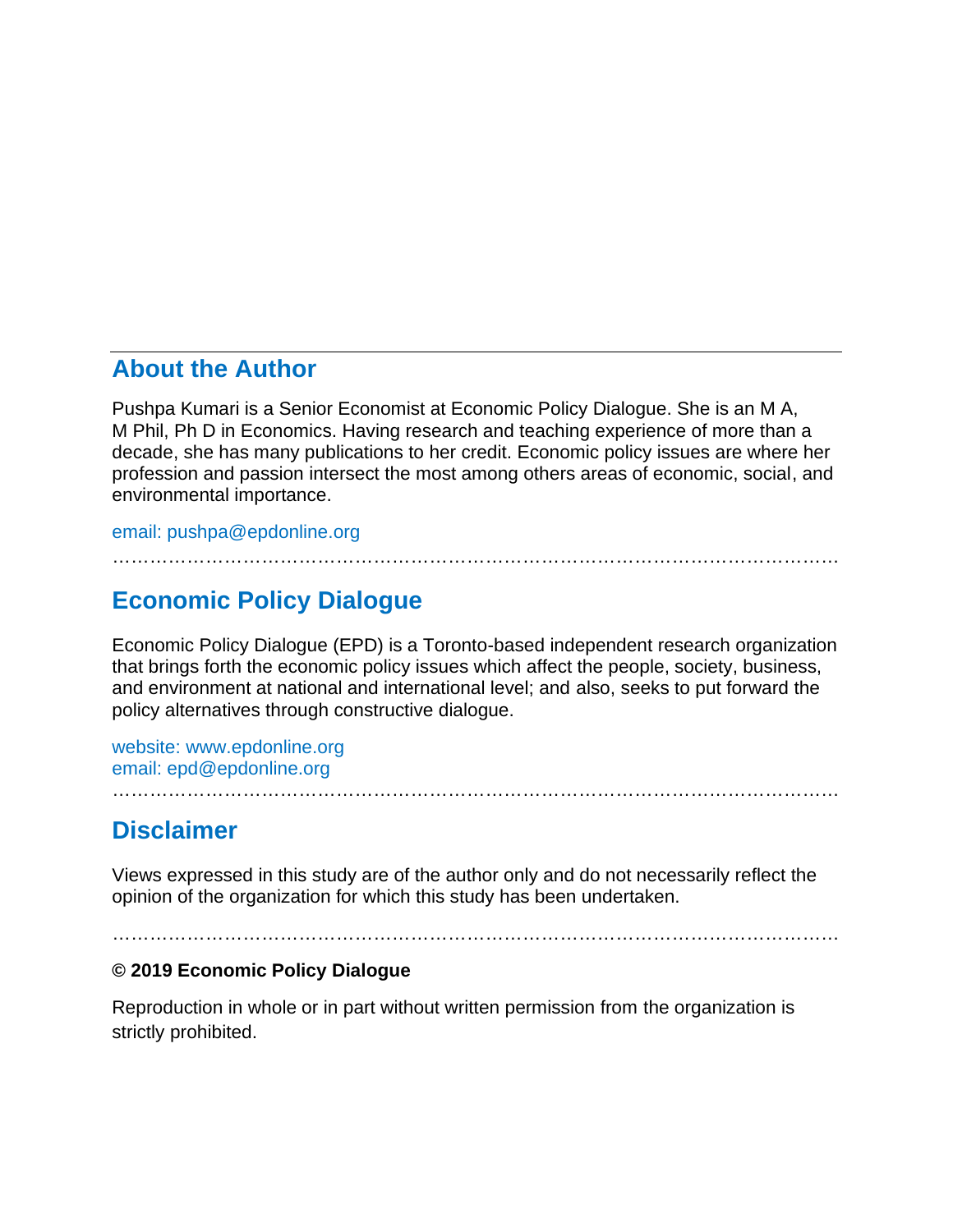# **Index**

| Inflation is no more a problem, economic stagnation and financial vulnerabilities                                                               |  |
|-------------------------------------------------------------------------------------------------------------------------------------------------|--|
| The low interest rate regime has not induced real economy investment, instead<br>has made Canada a debt-nation and asset-dependent economy8 - 9 |  |
| Financial instability amid price stability has been putting the whole economic                                                                  |  |
| Economic stability and structure of the economy are not separable9 - 10                                                                         |  |
| Demand-shock vs. supply-shock and effectiveness of inflation targeting framework                                                                |  |
|                                                                                                                                                 |  |
| Monetary policy sets the macro price level and not the micro relative prices is not                                                             |  |
| A visionary central bank should not delimit itself with a single goal; there are central                                                        |  |
|                                                                                                                                                 |  |
|                                                                                                                                                 |  |

# **List of Tables**

Table 1: Inflation, Unemployment, GDP, and Investment Rates (Annual Average Percentage) during 1961-2017, Decade-wise except during 2011-2017 years…..…..…..6

Table 2: Canada's Per Capita GDP and Debt During 1990-2017, Selected Years …….…9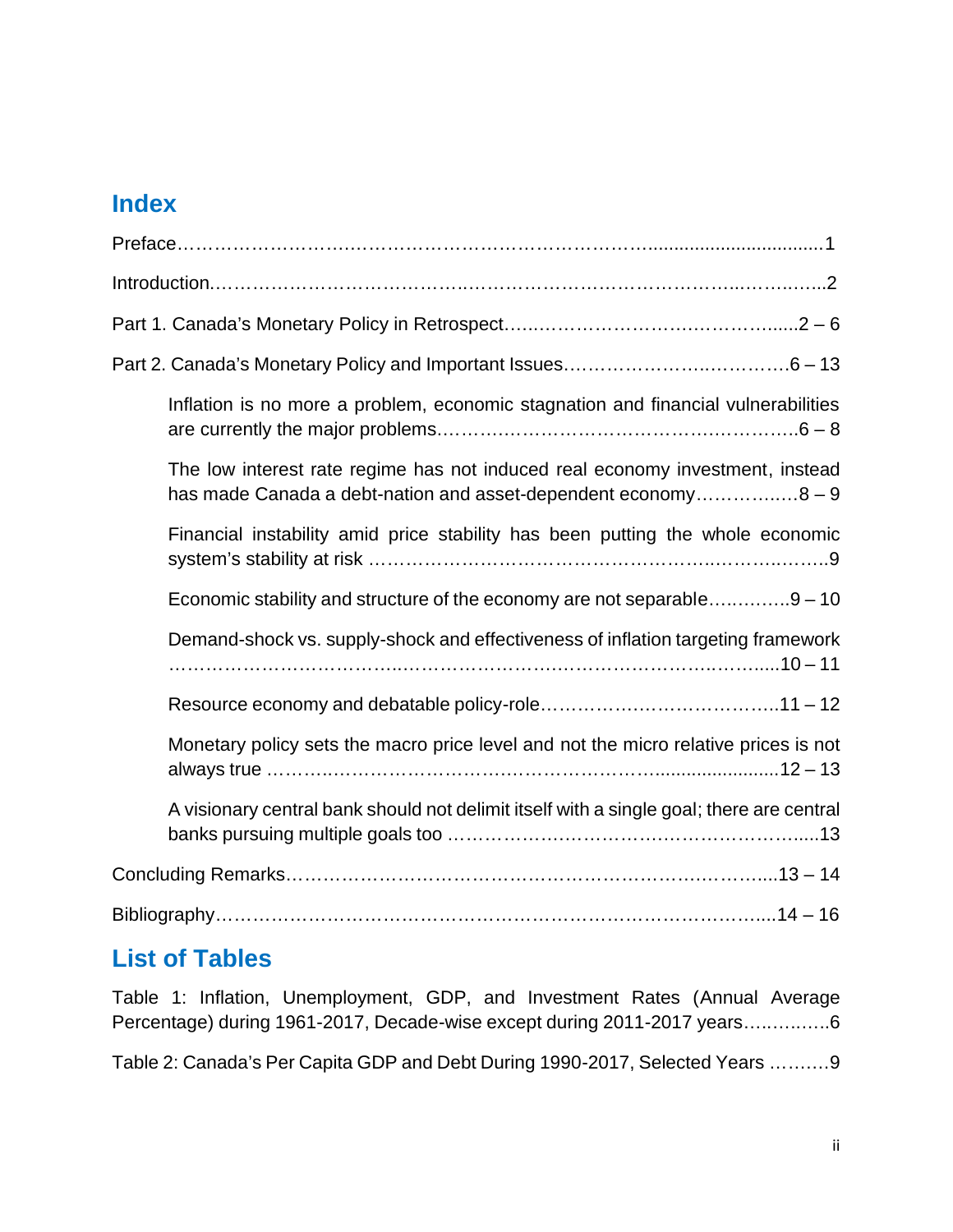# **Preface**

Canada's macroeconomic management is going through a challenging time. Debt is exploding. Assets' markets, especially real estate, are soaring. Real economy is stagnant. GDP and investment rates are on secular decline. Low interest rates are not able to stimulate the real economic activities, instead, piling up the financial vulnerabilities. Ironically, the inflation rate (low-&-stable) has been immune from whatever is happening in either the real economy or the financial economy. What a black magic of the inflationtargeting monetary framework!

The paradox of plenty seems to have so many other applications in the Canadian economy, even if one avoids the controversial resource curse. The paradox of plenty in the macroeconomy: swelling assets' economy alongside stagnating real economy. The paradox of plenty in industrial sectors: some sectors (e.g., real estate, construction, financial activities) are flourishing, whereas others (e.g., manufacturing) are declining. The paradox of plenty in the stability: price stability amid financial (over-leveraged) and economic (over-exposed with debt and assets) instabilities. The paradox of plenty in physical space: empty office-spaces or sometimes ghostly shopping malls amidst increasing gig economy entrepreneurs working from the basements of their (or parents') homes.

One may ignore the link between these rising and falling phenomena of the Canadian economy. However, there are limited resources and competing uses; and businesses allocate these resources into alternative investment activities by comparing the rates of return. This is what economics has in its first lesson of the production-possibility frontier through the butter versus guns model. When asset-investment can earn increasing returns with low risks, economic rationality will drive economic resources towards these and related activities obviously. Low interest rate regime, ensued by the low-and-stable inflation rate, will provide an expansion in the economy. Where, what, and how that expansion is taking place – this is what the economic managers' function to watch.

Since the 1970s, monetarism has been establishing its roots and evolving. At present, it has been dominating the macroeconomic economic management in Canada. Confining itself into the comfort zone of inflation targeting and shrugging off its responsibility for what else is happening in the economy, especially by its own policy-choices – what is certainly not expected from the economic manager like the central bank of Canada. It is time for the monetary authority to review its monetary policy; its framework, goals, and instrumentation. It is high time for it to rise to the challenge so that it can serve the purpose it has been established for!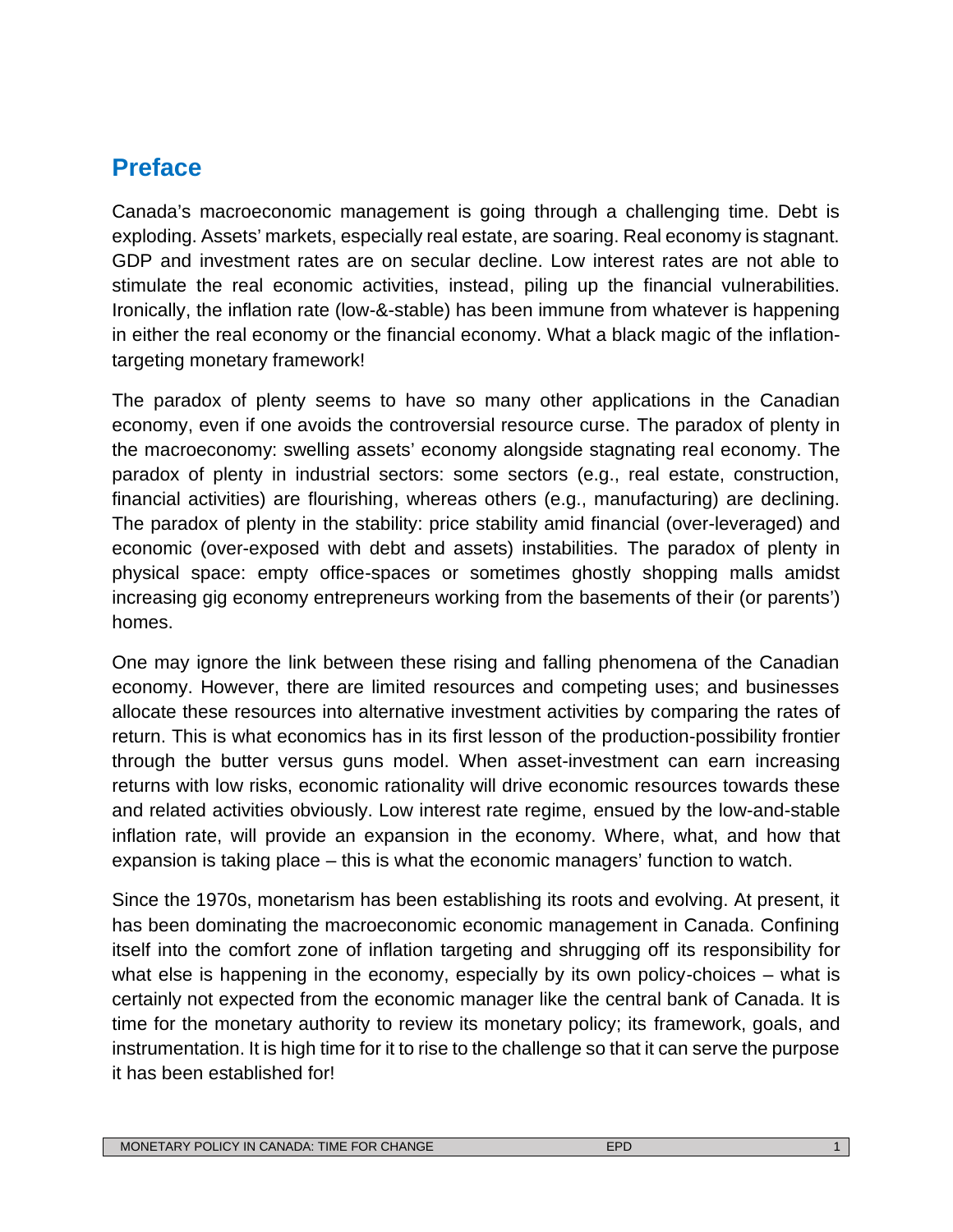## **Introduction**

Canada's current macroeconomic management is dominated by monetarism. Since the 1970s, monetary policy has evolved and finally stabilized at the inflation-targeting framework. In fact, dependence on monetarism has now become a necessity, too, in light of the constrained fiscal policy legroom. Fiscal constraint has been caused by either low revenue mobilization or fiscal deficits or popular sentiments against fiscal debt or by all the above factors. Contemporary popular sentiments against fiscal debt seem to have nurtured during the 1980s (Reagan-Thatcher era) and matured during the fiscal crisis period of the 1990s. That is why the political economy in Canada, like other advanced economies, has a visible bias in favor of monetarism-based economic management. The same bias has been witnessed in the aftermath of the great recession of 2008 to fight the slow recovery in these economies.

Bank of Canada has anchored its monetary policy at the inflation targeting framework since 1991. Inflation has been mostly low and stable as targeted after the adoption of this framework. Therefore, there is hardly any review of the macroeconomic consequences of it, and accordingly, any question about a possible change with regard to it. This study fills the gap and questions the role of monetary policy in general and inflation targeting in particular in Canada with the help of important issues revolving around it. The present study will have two main parts. The first part will describe the monetary policy of Canada in retrospect to see how it established its roots and took shape as it is now. The second part will detail the major issues relating to Canada's monetary policy (especially inflation targeting), leading the discussion towards the need as to why it should be changed now. And at the end, concluding remarks from the analysis will be presented.

# **Part 1. Canada's Monetary Policy in Retrospect**

Canada experienced the golden years of economic expansion based on investment and consumption growth, like its peer nations, during the quarter-century of the post-WWII period. The welfare state was emerging and establishing its roots. On the trade front, GATT (effective in January 1948) was working to liberalize trade by removing protectionism of the post depression years of the 1930s. The first oil price shock of 1973 became a turning point, reversing the momentum of expansion to stagflation. However, Keynesianism that swayed the first quarter-century after World War II could not provide solutions to the stagflation. A paradigm shift took place from fiscal policy to monetary policy as a solution to the then economic difficulties during the 1970s.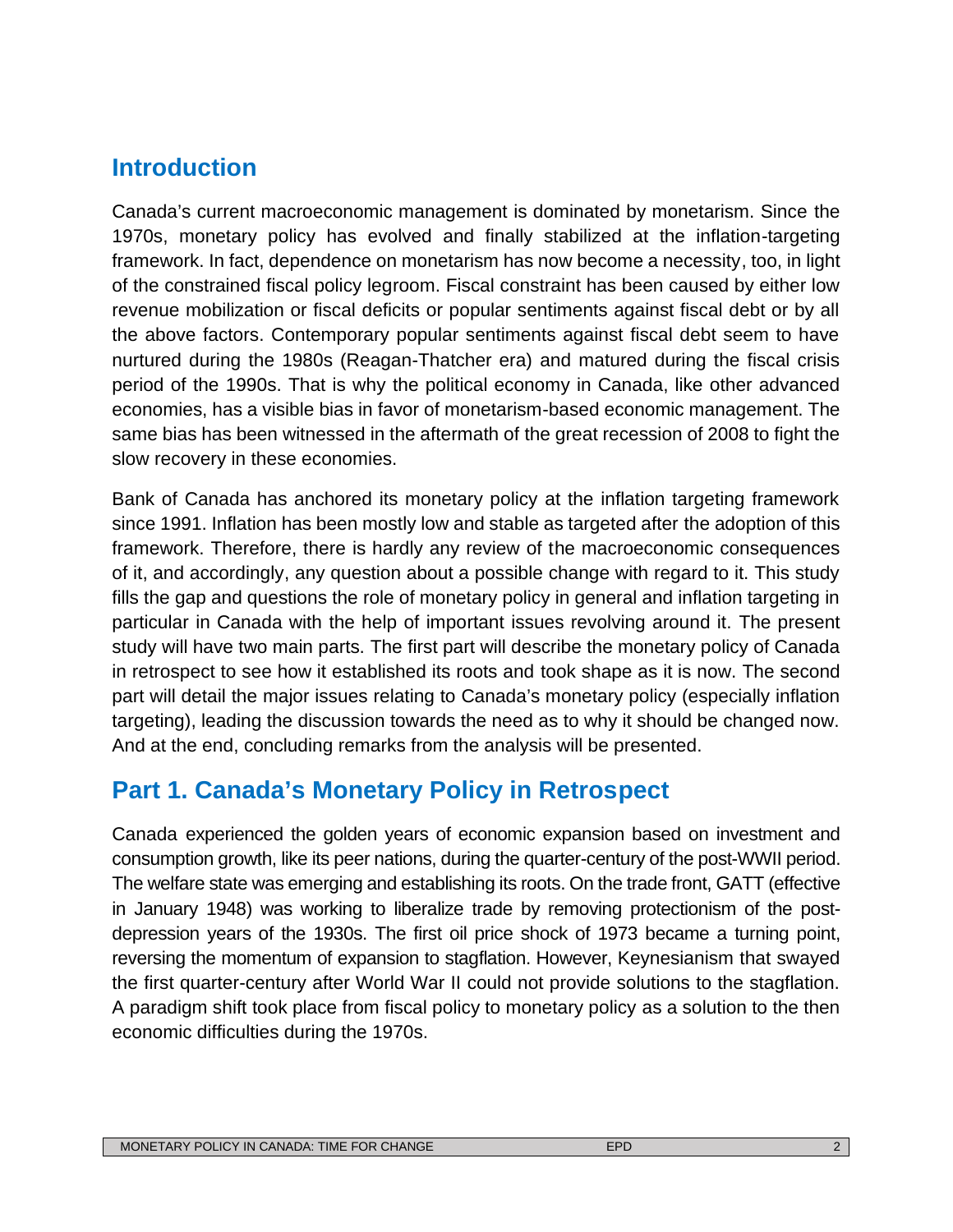In 1975, the aim of restraining inflation led the Bank of Canada to adopt a target for the growth of M1, a narrow monetary aggregate<sup>1</sup>, and the Canadian federal government to create the Anti-Inflation Board (AIB)<sup>2</sup>. With the adoption of the monetary growth target, it was hoped that once the M1 growth target was met it would gradually squeeze inflation out of the system. However, monetary growth targets were achieved, but inflation could not be controlled, so monetary targets were abandoned in 1982.<sup>3</sup> And from 1982 until the introduction of inflation targeting in 1991, monetary policy was carried out with price stability as the longer-term goal and inflation containment as the shorter-term goal, but without intermediate targets or a specified path to the longer-term objective.<sup>4</sup>

The second oil price hike of 1979 led to the next round of inflation worldwide, and then came the rate of interest increases under the monetarism to control the high rates of inflation.<sup>5</sup> In Canada, the inflation rate peaked at 12.5 percent in 1981<sup>6</sup> , and with that policy rate also reached its maximum peak at 21.24% in early August 1981<sup>7</sup> .

At the global level, the monetary tightening of the late 1970s and early 1980s led to several long-lasting consequences. One was the severe recession of 1982. One more was the exchange rate troubles of the 1980s and the global external imbalances, which led to the Plaza Accord in September 1985 and then the Louvre Accord in February 1987<sup>8</sup>. Another consequence has been the paradigm shifts in the economic thought and world trade, which still continue till date: influence of Thatcherism and Reaganism in economic thought since the first half of the 1980s; and influence of hyper-globalization<sup>9</sup> on world trade since the second half of 1980s. Yet another consequence was the infamous debt crisis in the developing world, initiated by the Mexico (in August 1982), that led to the Washington consensus<sup>10</sup> and its neo-

<sup>1</sup> Powell (2005), p. 74.

<sup>2</sup> Anti-Inflation Board (AIB) monitored movements in prices and wages until 1978, and it had the legal power to regulate the price and wage decisions of large businesses. Charest and White (2015), p.12.

<sup>3</sup> Powell (2005), p. 74.

<sup>4</sup> Thiessen (1998), p. 3.

<sup>5</sup> Keynesian theory had no appropriate policy responses, while Friedman and other monetarists recommended control of the money supply as they found high rates of inflation were due to rapid increases in the money supply. In 1979, Paul A. Volcker, who became chairman of the Fed in the US, restricted the money supply (in accordance with the Friedman rule) to control inflation and succeeded. On the other side of Atlantic, Margaret Thatcher was elected prime minister in 1979 in Britain who implemented monetarism as the weapon against rising prices, and succeeded in halving inflation. Jahan and Papageorgiou (2014).

<sup>6</sup> Charest and White (2015), p.13.

<sup>7</sup> Powell (2005), p. 77.

<sup>&</sup>lt;sup>8</sup> The Plaza accord was to drive the appreciating US dollar down and the Louvre accord to keep the depreciating US dollar from falling further.

<sup>9</sup> UNCTAD Trade and Development Report 2018 characterized the post-1986 period with hyper globalization. (p.40). As elasticity of world trade to global output (ratio of trade growth to GDP growth) peaked at 2.4 during the 1986-1998 period, remained around 2 during 1998-2008 and around 1.3 during 2008-2016 (after the global financial crisis). It was around 1.5 during the golden age of 1950-73 and around 1 during difficult years of 1973-86. (Data source: figure 2.1.B) UNCTAD (2018), p. 37. <sup>10</sup> Hurt (2015).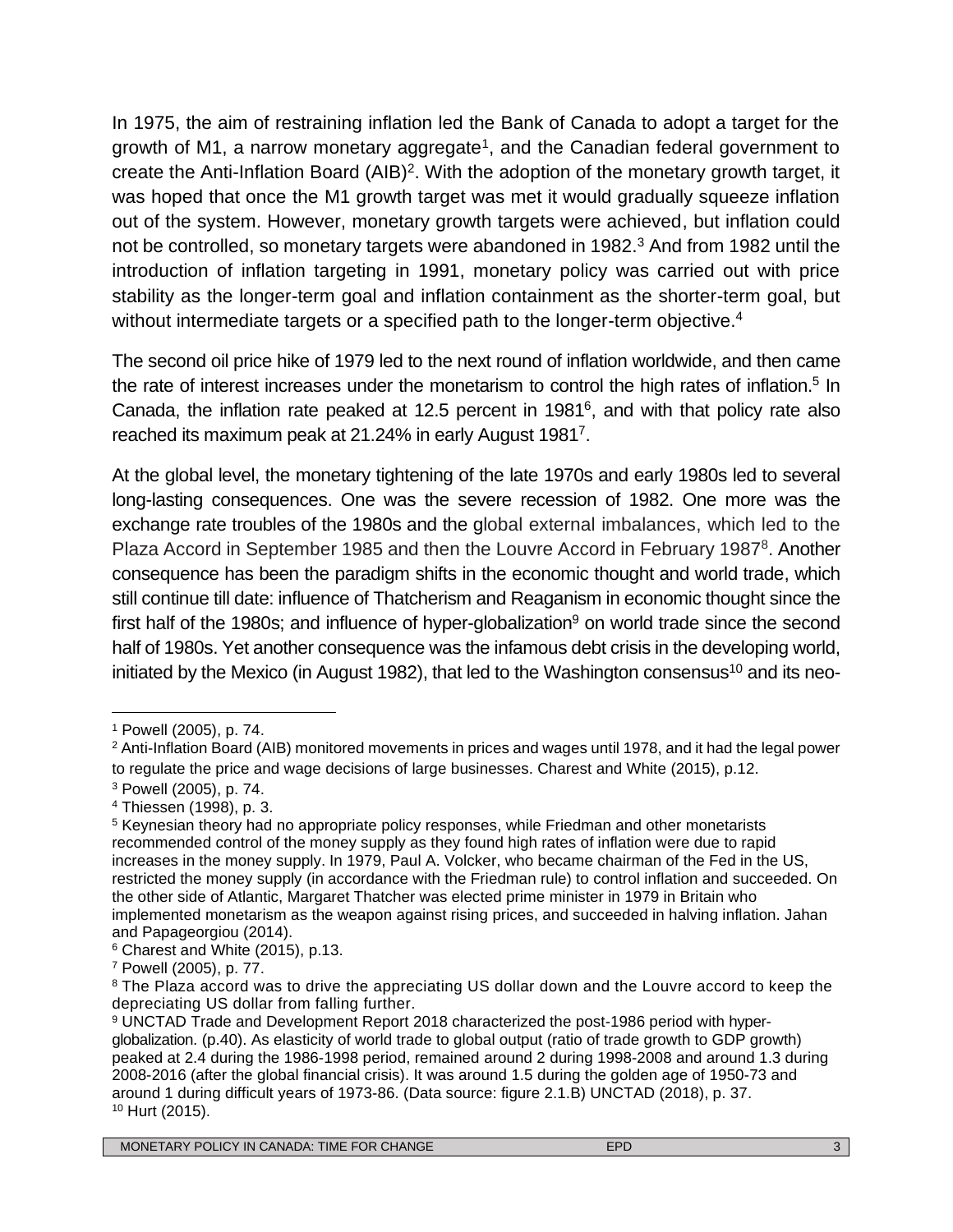liberal agenda (in the form of liberalization, privatization, and globalization) to the development. On the domestic front, Canada, too, underwent the recession of 1982 and the exchange rate difficulties of the  $1980s<sup>11</sup>$ , and also a wave of economic reforms around that time.

The Canadian monetary policy remained neutral from the mid-1980s up to 1987.<sup>12</sup> By that time, monetary conditions were eased in Canada (as in the US), and also inflation pressure was reduced (inflation rate was about 4 percent in Canada by early 1987).<sup>13</sup> However, from 1988 overheating and inflationary pressure started building up again owing to a number of factors like rebound in commodity prices, expansionary fiscal policy at both the federal and provincial levels, and positive investor reaction to the Free Trade Agreement (FTA)<sup>14</sup> with the United States.<sup>15</sup> This time around, the Mulroney government seemed busy handling other reforms involving deregulation, privatization, major tax changes, free trade, and so on.<sup>16</sup> And Bank of Canada took charge of monetary policy, including its goals and instrumentation.<sup>17</sup> It set out to pursue single-mindedly the objective of inflation reduction, that seemed "praiseworthy to some and noxious to many" at that time too.<sup>18</sup> The aim was to bring price stability<sup>19</sup>; however, no number and timetable were specified at that time.

The tightening monetary policy directed towards inflation control since 1988 had an important and "controversial"<sup>20</sup> legacy with regards to macroeconomic management<sup>21</sup>, hence needs some extra emphasis. To achieve its objective, the Bank set its short-term interest rates too high. Canadian short-term rates, which usually stayed close to the US rates (higher but by a margin of a percentage point or two) risen progressively to some 5

<sup>&</sup>lt;sup>11</sup> It weakened sharply against USD in the first half and then saw a strong recovery in the second half. Powell (2005), p. 76.

 $12$  It was paying some attention still to the exchange rate, but not much else. Maybe perhaps because the Bank was coping with the fallout from the twin failures in 1985 of two small Western banks, the first such event in Canada since 1923. Crow (2009), p. 6.

<sup>13</sup> Crow (2009), p. 6.

<sup>14</sup> FTA was signed in 1988.

<sup>15</sup> Powell (2005), p. 79.

<sup>16</sup> Fortin (2001), p. 118.

<sup>17</sup> Crow (2009), p. 7.

<sup>18</sup> Ibid., p. 6.

<sup>&</sup>lt;sup>19</sup> "... as far as the Bank was concerned, "price stability" would be distinctly less than 4 percent inflation (where we had started) and that zero inflation was not being ruled out." Ibid., p. 7.

<sup>20</sup> Devereux (2008), p. 7.

 $21$  Fortin uses the usual three-step "transmission mechanism" of monetary policy to explain the role played by tightening monetary policy (as early as in 1988) in the events of the 1990s. First step led the increase in the short-term interest rate which also appreciated the Canadian currency. Second step led both aggregate spending and output to depress on account of lower consumption, investment and exports; lower sales and profits then induced firms to reduce output and employment. The third step led both wage growth and price inflation to decline as weaker profits and higher unemployment induced firms and workers to be more prudent in setting wages and prices. Fortin (2001), pp. 114-115.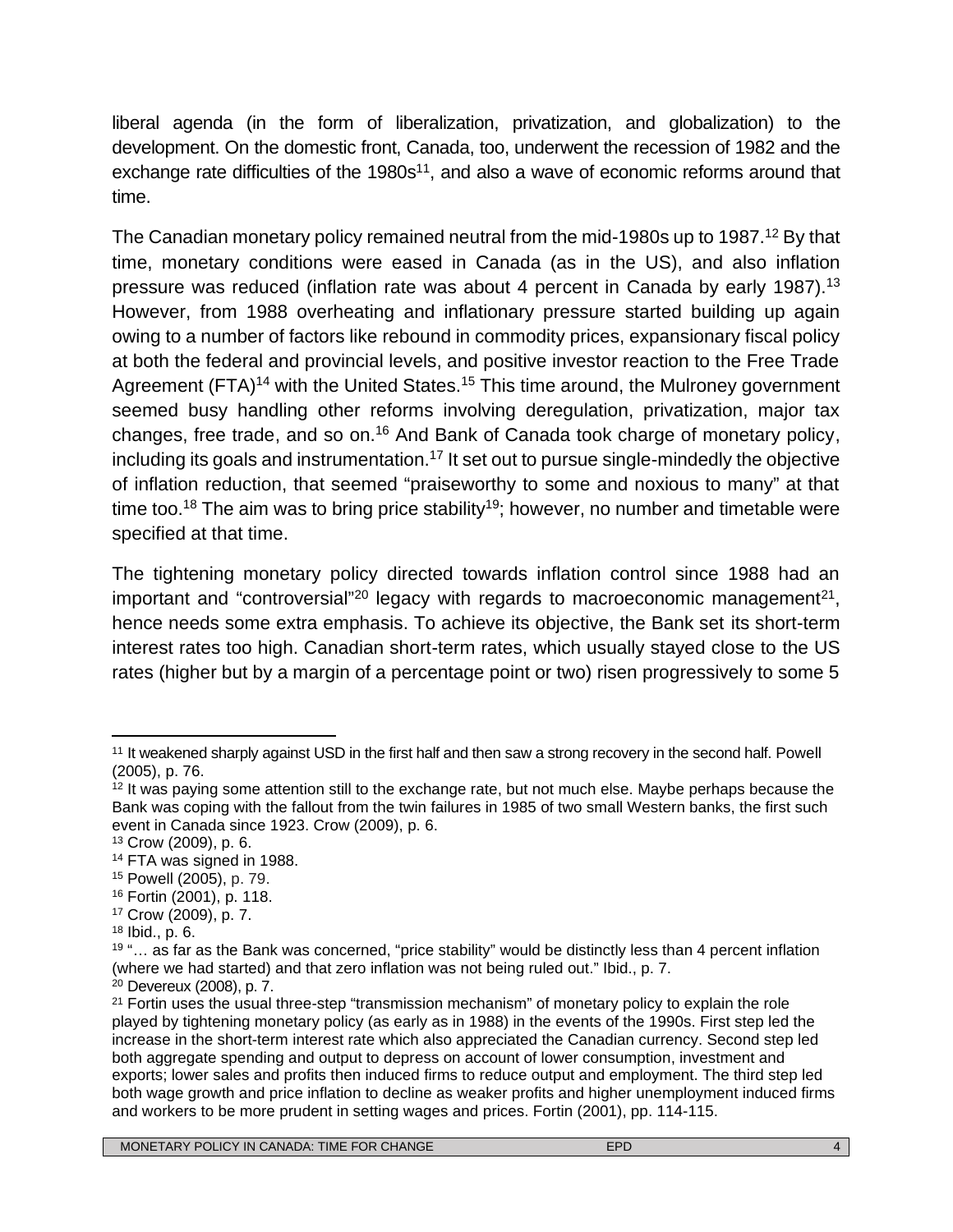percentage points higher than the US rates by the end of 1990.<sup>22</sup> It led to the "monetary overkill"<sup>23</sup>; which caused the full-blown economic and fiscal crises in Canada, besides the appreciation of the Canadian dollar<sup>24</sup>. Inflation got reduced, but the real economy suffered<sup>25</sup> hugely from the fall in output and employment<sup>26</sup>, 'made in Canada' recession<sup>27</sup>, and an explosion of debt servicing  $cost^{28}$  of high debt<sup>29</sup> that led to the fiscal crisis of the 1990s.<sup>30</sup>

Then came the inflation targeting in February 1991. It was perhaps not introduced as a long-term or permanent monetary policy framework as it has become now; however, price stability is anyway assumed to be one of the primary objectives of monetary policy anywhere. As Gordon Thiessen<sup>31</sup>, former Bank of Canada Governor (1994-2001), in the Gibson Lecture mentioned:

"The key objectives of Canada's inflation targets, when they were originally announced in 1991, were to prevent inflation from accelerating in the short run in the face of the introduction of the new Goods and Services Tax (GST) and a sharp rise in oil prices and, in the longer run, to bring inflation down to a level consistent with price stability."

Also, as insider-viewpoint suggests that "the government … was thinking of something rather short term."<sup>32</sup> However, inflation targeting has now become a permanent operating framework<sup>33</sup> while creating a credible comfort zone for the Bank of Canada that it does

<sup>22</sup> Crow (2009), pp. 7-8. Similarly, Fortin (2001) finds "In the seven-year period 1989-95, the Canadian rate exceeded the US rate by an unprecedented margin of 3.12 percentage points on average." (p. 116). <sup>23</sup> Fortin (2001), p. 118.

<sup>24</sup> "Through 1990 and most of 1991, the Canadian dollar climbed against its U.S. counterpart (and against major overseas currencies). This was largely due to a further tightening of monetary policy within the context of inflation-reduction targets announced in February 1991, and widening interest rate differentials that favoured Canadian instruments." Powell (2005), p. 79.

<sup>&</sup>lt;sup>25</sup> Deputy Governor Freedman of the Bank of Canada seemed to admit: "Although the consensus forecast at the time was for a soft landing of the economy, the downturn in 1990-91 was much deeper than had been anticipated, the rate of inflation came down much faster than planned, and the recovery was slower than expected." Quote taken from Fortin (2001), p. 116.

 $26$  The economy began to soften in 1989, when sharp cutbacks in manufacturing led to a levelling off of real GDP growth at around 0.3 percent per quarter, however employment joined all the other decelerating economic indicators after the second quarter of 1990. Cross and Bergevin (2012), p. 20.

 $27$  "Canada slipped into a recession in 1990; this was a 'made in Canada' recession, since the US and other countries were still growing." Devereux (2008), p. 7.

<sup>28</sup> "… ratio of debt service to GDP reached at an all-time high of 6.6% in 1990." Matteo (2017), p. 15. <sup>29 "...</sup> the dire financial consequences of higher interest rates interacting with the large accumulated debt." Fortin (2001), p. 118.

<sup>&</sup>lt;sup>30</sup> "It is arguable that the explosion of debt-service costs, the deep and protracted recession, the drop in fiscal revenue, the rise in social expenditures, rising risk premiums, unsettled financial markets, the constraints on the central bank's ability to ease monetary conditions, and the sharp fiscal retrenchment were all initiated by the high interest rates the Bank of Canada had begun to set as early as in 1988." Fortin (2001), pp. 117-118.

<sup>31</sup> Thiessen (1998), p. 2.

<sup>32</sup> Murray (2018).

<sup>&</sup>lt;sup>33</sup> "Over time, the importance of other favourable characteristics of inflation targets as a permanent operating framework for monetary policy has become increasingly apparent to us at the Bank of Canada.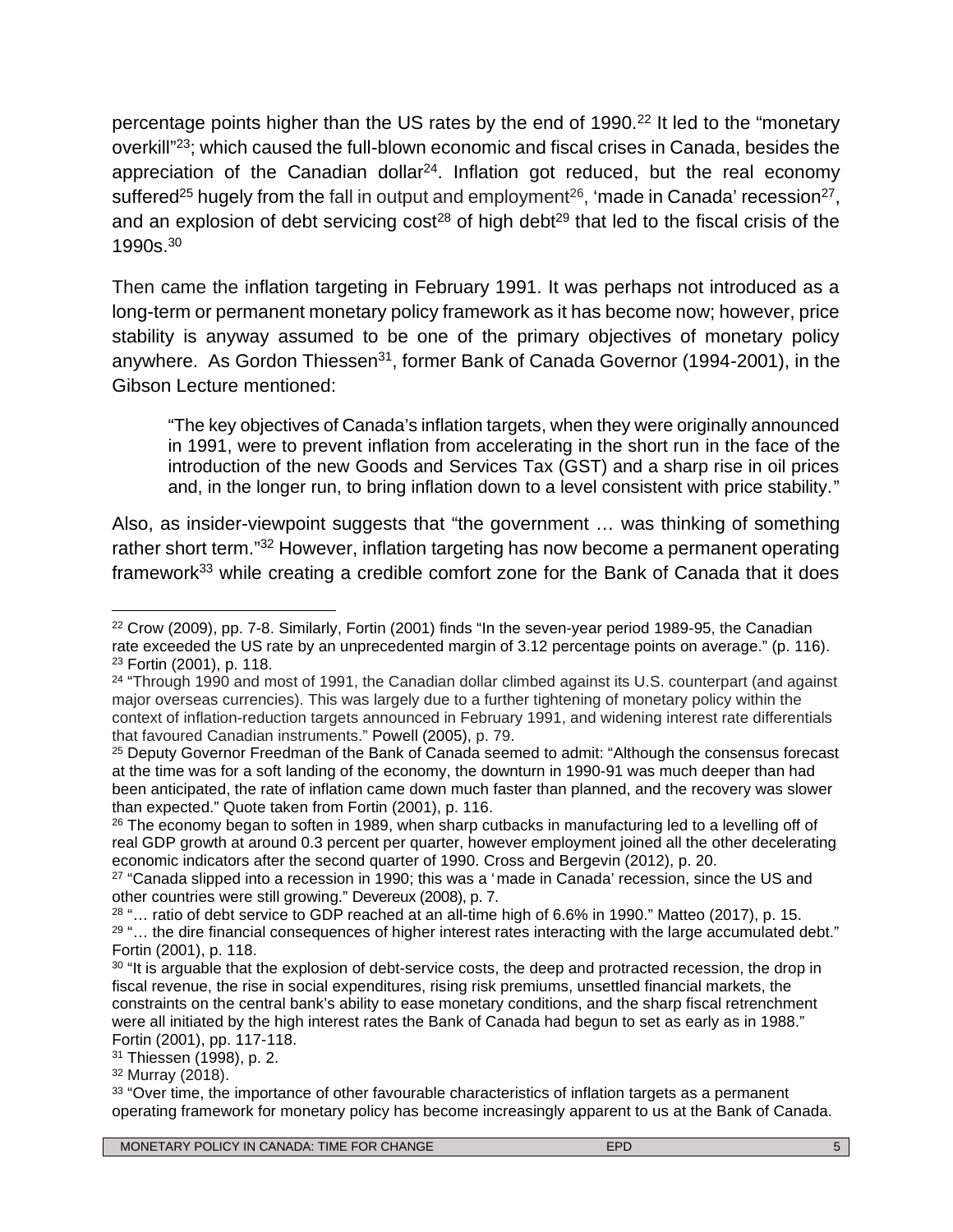not want to leave this framework even if it is killing the real economy of Canada in multiple ways. It has driven policy rate to remain low for an extended period which has made Canadian macroeconomy highly susceptible (to shocks) and constrained (owing to indebtedness) by amassing financial vulnerabilities with overleveraged household sector, underinvested business sector, and overheated assets sector; yet maintaining price stability (of goods and services) in the economy at the same time.

# **Part 2. Canada's Monetary Policy and Important Issues**

### **Inflation is no more a problem, economic stagnation and financial vulnerabilities are currently the major problems**

The annual average inflation rate was 7.4 percent during the difficult period of 1973-90, that came down to 1.9 percent during 1991-2017 after inflation targeting. So, the urgent problem of high inflation for monetary policy to focus on during that time is no more a problem now. When there is not any problem with regards to inflation (as in almost any advanced economies), why to concentrate whole monetary machinery on that. Moreover, Canada's open economy and flexible exchange rate may also serve to stabilize the prices. Price stability can comfortably take one of the primary roles in Canada's monetary policy from the only and priority role. There are other more pressing important issues now, which require the central bank to pay attention.

|                                                                                                   | 1961-1970 | 1971-1980 | 1981-1990 | 1991-2000 | 2001-2010 | 2011-2017 |
|---------------------------------------------------------------------------------------------------|-----------|-----------|-----------|-----------|-----------|-----------|
| <b>Inflation Rate</b>                                                                             | 2.7       | 7.6       | 6.4       | 2.2       | 2.1       | 1.6       |
| <b>Unemployment Rate</b>                                                                          | 4.9       | 6.9       | 9.4       | 9.4       | 7.1       | 7.0       |
| <b>Gross Domestic</b><br><b>Product at Market</b><br>Prices (2007 constant<br>prices) Growth Rate | $5.4*$    | 4.1       | 2.7       | 2.7       | 2.1       | 2.2       |
| <b>Gross Investment</b>                                                                           |           |           |           |           |           |           |
| <b>Growth Rate</b>                                                                                | $9.3*$    | 14.2      | 7.5       | 4.5       | 5.4       | 3.6       |

#### **Table 1: Inflation, Unemployment, GDP, and Investment Rates (Annual Average Percentage) during 1961-2017, Decade-wise except during 2011-2017 years**

**Note**: \*1962-1970

**Sources**: Following Statistics Canada Tables (see details in the bibliography) are used to calculate the rates: Inflation Rate: Table 326-0021; Unemployment Rate: Table 14-10-0018- 01; GDP Growth Rate: Table: 36-10-0369-01 (formerly CANSIM 380-0106); and Gross Investment Growth Rate: Table: 36-10-0111-01 (formerly CANSIM 380-0071).

Table 1 makes clear that despite the low and stable inflation rate following the inflation targeting in 1991, real GDP and investment rates have stabilized at lower levels than the

The most notable of these characteristics are increased transparency, better accountability, improved internal decision-making, and a mechanism for responding to demand and supply shocks that reduces potential fluctuations in output." Thiessen (1998), p. 2.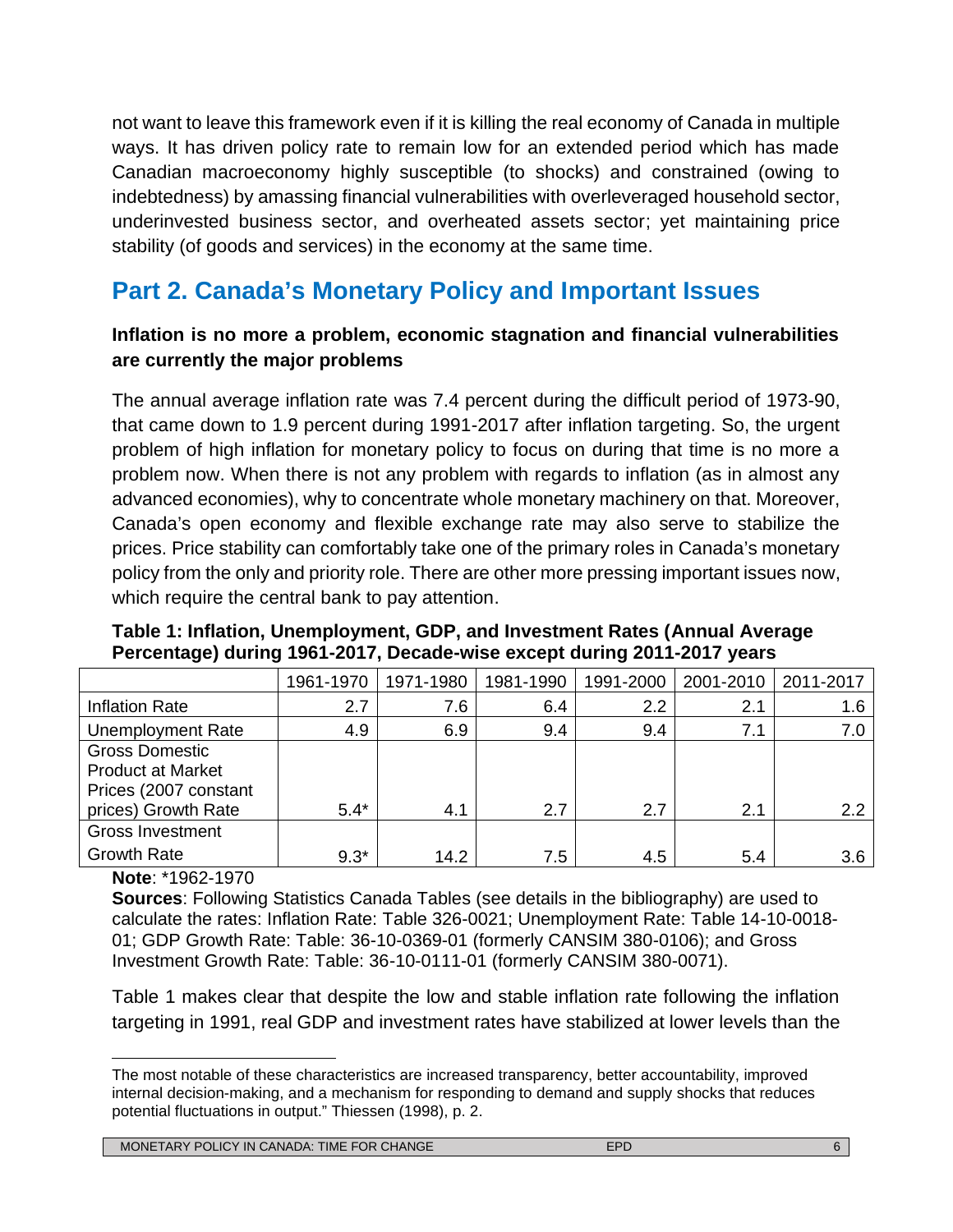1960s, 1970s, and 1980s. Perhaps it was the NAFTA-effect during the 1990s (the only decade after the introduction of inflation targeting) that it saw the same 2.7 percent real GDP growth rate as the preceding 1980s (which itself was quite low than the previous two decades). However, afterward, it stabilized at even lower rates. The entire postinflation-targeting period could not touch the investment rates achieved prior to it. The unemployment rate has also been stabilized at a higher level during the inflation-targeting era, even if two decades, one each preceding and succeeding the inflation targeting, with exceptionally high 9.4 percent unemployment rate, are excluded. Also, mere unemployment rates do not reveal much about the deteriorating job-quality of the employed Canadians in recent years, e.g., increasing precariousness. Anyway, it is apparent from Table 1 that though inflation targeting has achieved its objective of low-& stable inflation, but Canada's overall economy has been facing economic stagnation or better to say economic decline under this monetary framework. Unquestionably both GDP growth and investment rates have settled at a lower level, and unemployment rates have at a higher level during the post-inflation-targeting period as compared to those prior to it in Canada.

De-industrialization, gig economy, and increasing manufacturing trade-deficit are unintended consequences, maybe partly and indirectly, of this monetary framework (detail will be in the forthcoming points). Things are not stopping here; there are more challenges ahead. Slow recovery and increased uncertainties in the global economy in the aftermath of the 2008 recession, as well as renegotiated NAFTA<sup>34</sup>, and declining auto sector are the new realities that the Canadian economy is facing. Another nerving issue is what will happen when quantitative easing (QE) is reversed, and rates of interest rise to the neutral rates internationally. Not to forget, these non-conventional monetary tools are in use to revive the economy in the major economies, e.g., US, EU, UK, when conventional monetary tools were already exhausted. Therefore, there are more global risks and threats than ever. Even domestically, low interest rates since inflation targeting in Canada has not helped the economy to achieve higher prosperity instead have made it an asset-dependent and debt nation (the financial vulnerability aspect will further be analyzed in the next two points). All this discussion plainly points to an urgent need to review the current monetary policy and focus on the contemporary problems.

Bank of Canada mentions the objective of monetary policy on its website as:

"The objective of monetary policy is to preserve the value of money by keeping inflation low, stable and predictable. This allows Canadians to make spending and investment decisions with more confidence, encourages longer-term investment in Canada's economy, and contributes to sustained job creation and greater productivity. This in turn leads to improvements in our standard of living."

<sup>34</sup> NAFTA will be replaced by USMCA (United States-Mexico-Canada Agreement) following the completion of TPA (Trade Promotion Authority) procedures, including a Congressional vote on an implementing bill. Source: USMCA Website.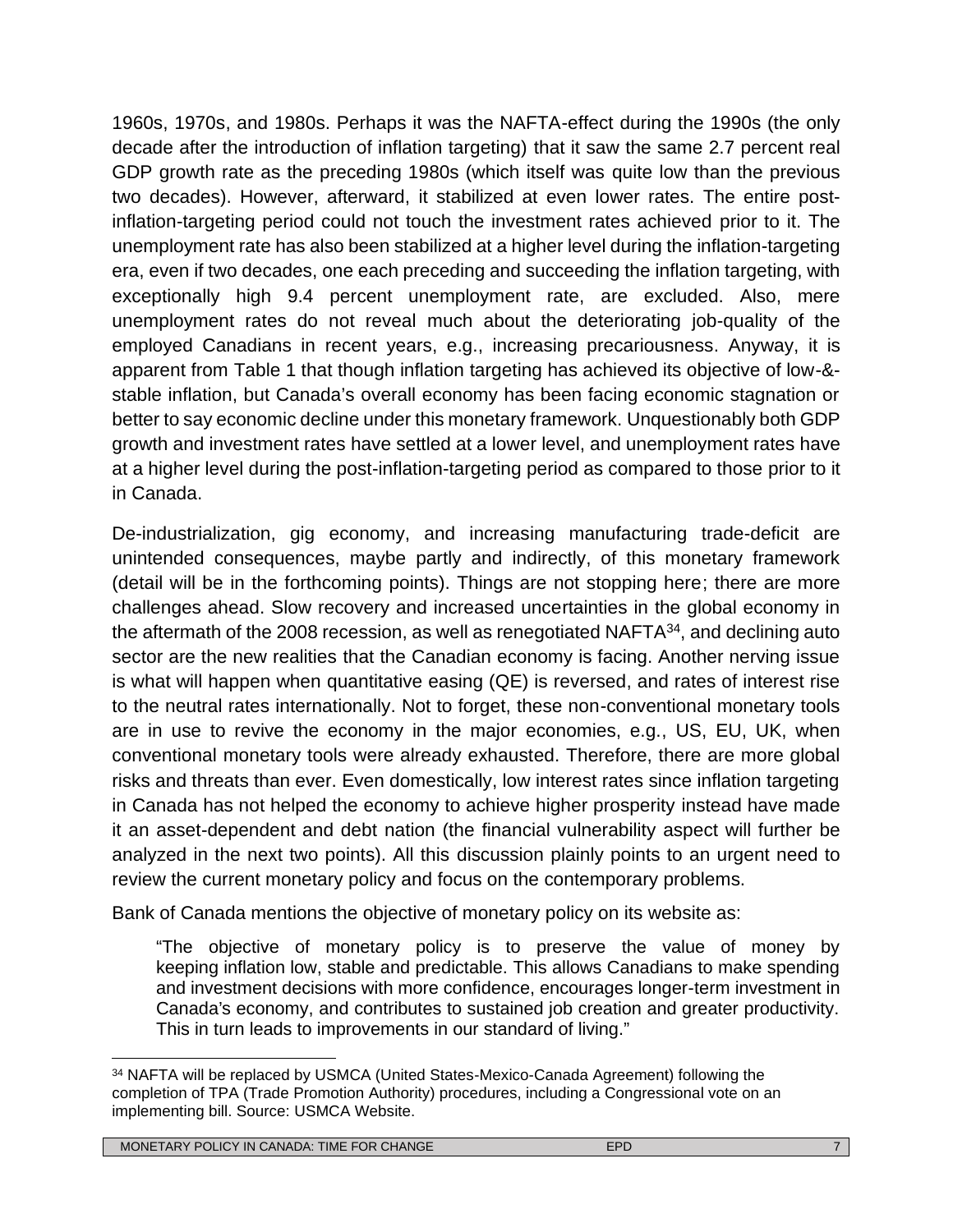Should not the Bank of Canada question itself and review its policy in general and inflation targeting framework in particular if it is not encouraging "longer-term investment in Canada's economy" and not contributing to "sustained job creation" and also not leading to improvements in the "standard of living" even while "keeping inflation low, stable and predictable"?

## **The low interest rate regime has not induced real economy investment, instead has made Canada a debt-nation and asset-dependent economy**

There are three intertwined aspects with respect to the impact of the low interest rate regime led by the low inflation: stagnant business investment, inflating assets, and mounting debt. These three aspects correspond to the real and financial aspects of the economy. In theory, a sound financial sector should function to facilitate the real economy's growth. However, the Canadian financial system has worked opposite in practice, as its dynamic has been killing the real economy, perhaps.

As mentioned above already, that investment rate is lower after the inflation targeting. Even the low rate of interest is not encouraging businesses to invest in the real economy. When almost unidirectional ever-inflating financial and real estate assets can give better rates of return on an investment, a rational investor might not like to go for comparatively riskier and low-margin investments where prices can move in both the directions (generally declining, if tradables). Unfortunately, low profit margins on the productive investments may not even be able to afford sometimes the increasing rentals on the expensive commercial real estate. Maybe that is why the empty office-spaces or sometimes ghostly shopping malls as against increasing SOHO (small office home office) and gig economy entrepreneurs working from basements/homes have become a new normal now. Over-financialization has perhaps resulted in an under-performing real economy. Assets' higher returns have perhaps driven out investment from the real economy. The third aspect of the low rate monetary regime has been a mounting debt. Per capita GDP has grown (about two times) from \$25,079 in 1990 to \$58,521 in 2017, whereas per capita total debt reached (about four times) from \$51,581 to \$204,878 during the same time (Table 2). Does it not speak for itself how Canada has become a debt nation? When income is not increasing as fast as to finance the required expenditure, national debt to increase the effective demand to sustain the economy becomes an urgency, and so as the expansionary monetary policy with the low interest rates.

That is why current economic complexity has left the Bank of Canada with (at least) three dilemmas of late: one, it has to keep policy rate low to fight the economic sluggishness even if it is ballooning the debt level and fueling the real estate and other assets' markets; two, if it tries to control the household debt-accumulation, there is no required effective demand forthcoming from the investors and exporters (and also from the fiscal sector given its own limitations) to pick-up the economy; and three, if it blows the assets' bubble,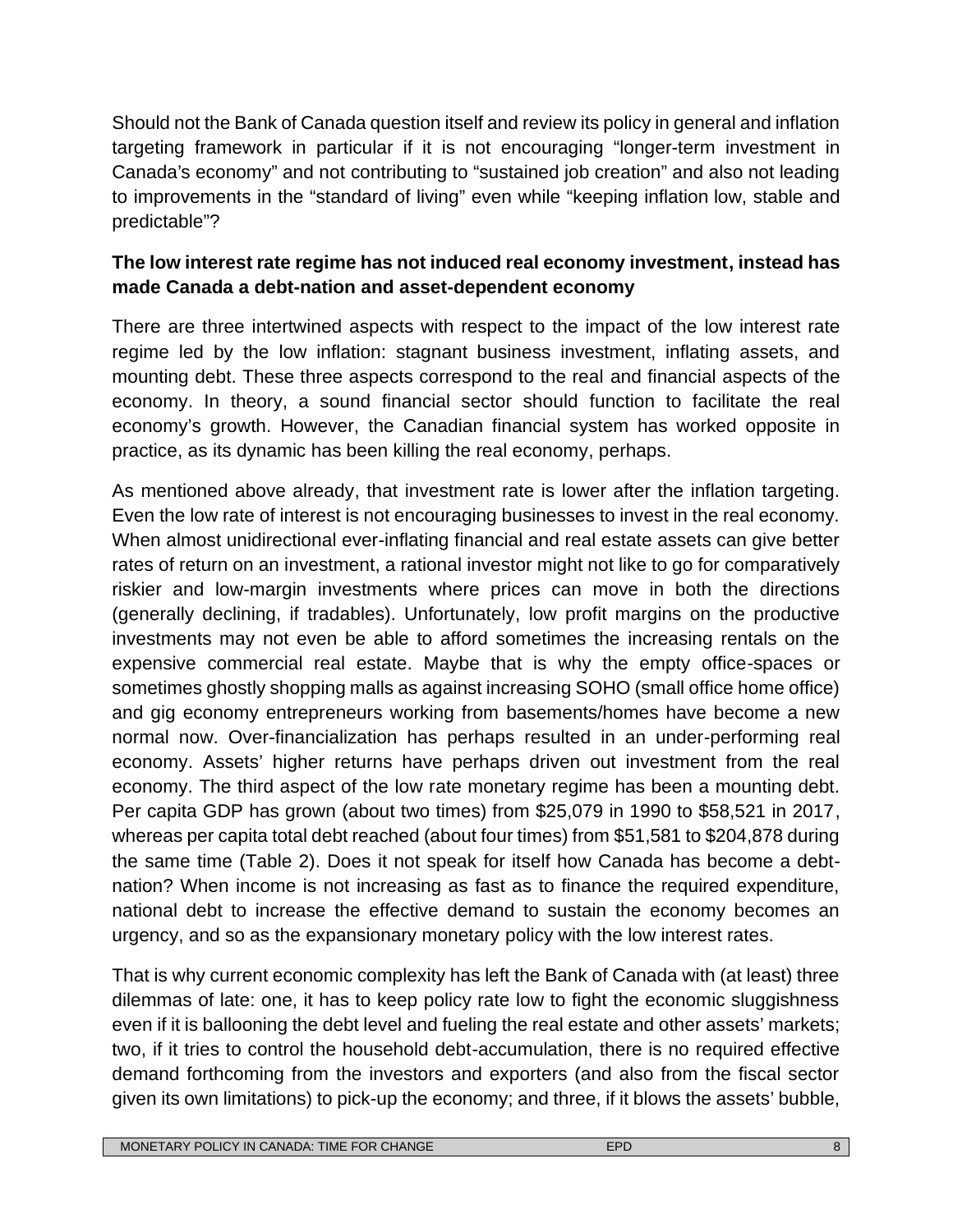the Canadian financial sector and the whole economy will land where no one wants (systemic-contagion and hard-landing).

|                       | 1990   | 1994   | 1999   | 2004   | 2009   | 2014                                 | 2017   |
|-----------------------|--------|--------|--------|--------|--------|--------------------------------------|--------|
| Per Capita GDP        | 25,079 | 27,262 | 33,077 | 41,731 | 46,674 | 56,082                               | 58,521 |
| Per Capita Total Debt | 51,581 | 64,501 | 79,907 |        |        | 95,350   137,627   171,975   204,878 |        |

**Table 2: Canada's Per Capita GDP and Debt During 1990-2017, Selected Years**

**Sources**: Following are the Statistics Canada Tables used to calculate per capita GDP and per capita Total debt (See References for the details of the tables):

GDP: Table: 36-10-0104-01 (formerly CANSIM 380-0064); Debt: Table: 38-10-0234-01 (formerly CANSIM 378-0122); and Population: Table 17-10-0009-01.

## **Financial instability amid price stability has been putting the whole economic system's stability at risk**

An ugly beauty of the inflation targeting is that alongside the over-leveraged financial system and over-exposed economy (with inflated assets and debt-bias), price stability has amazingly been achieved by Canada. Inflation targeting has stabilized one set of prices (of goods and services), but inflated another set of prices (of assets, including real estate) which unfortunately not captured by the consumer price index. What a bad magic of the low-inflation and the low-rate monetary policy inflation-targeting regime! To bring this aspect into structural and systemic (risk) context: more than a third of Canada's private economy is made up of the real-estate related activities, construction and financial industry in 2017 (35 percent of the total private sector; by the way, the private sector accounts for 80 percent of the total economy).<sup>35</sup>

## **Economic stability and structure of the economy are not separable**

Stability-needs arise from within the structure itself, which does not always remain the same. At least, given the very Canadian structure of the economy, inflation poses no instability threat at present. It is high time that inflation targeting to be replaced by other severe instability issues into monetary framework consideration. About a quarter-century during the post-WWII years was a prosperous time when advanced nations were industrializing, business sentiments were upbeat, labor was short, wages were rising, real economy was the main source of economic activity, and financial markets normally corresponded the real economy's activity. Then came the 1970s, and with it, at least, two decades of high and volatile prices. In fact, advanced economies were already coping with high prices from the mid-1960s. Policy-need, from the high and volatile prices of the 1970s and 1980s, was to bring the price stability for the structure to run smoothly. So, inflation targeting in 1991 was the policy outcome.

<sup>35</sup> Calculated from the Statistics Canada. Table: 36-10-0401-01 (formerly CANSIM 379-0029).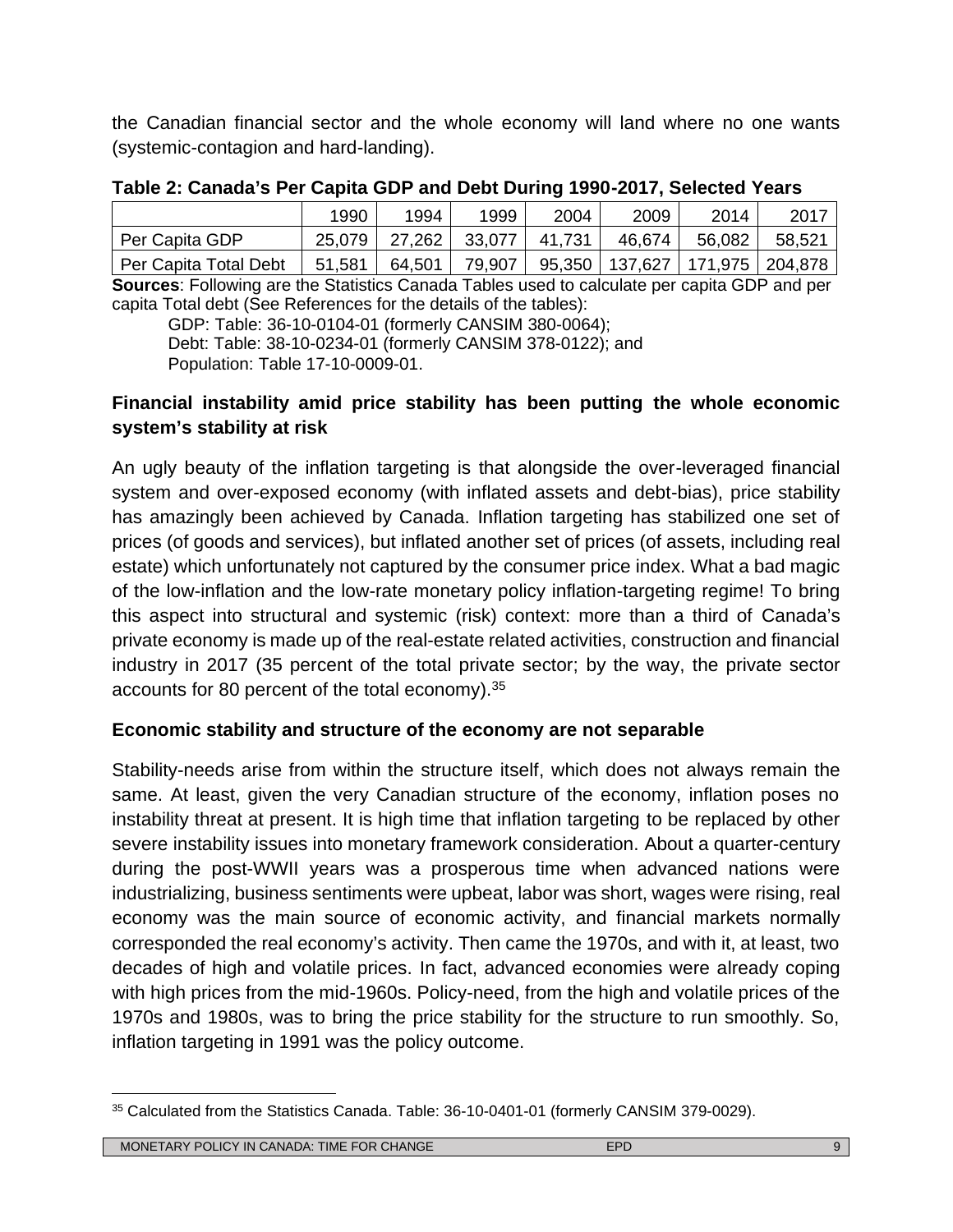Then came the globalization, financial liberalization and innovations, and technological advancement starting from the 1980s and 1990s, which have still been continuing. These changes have turned the economic structure of Canada and other Western countries forever. Economic activities have been shifting away from industrial to financial, manufacturing moving to factory Asia, production becoming from mechanical to more intelligent-mechanical (automation, artificial intelligence, robotics, 3D printing, etc.), relative prices (prices, wages, interest rate) being determined globally, increasing debt, and consumer price index leaving out a major chunk of economic activity. Some of the socio-economic consequences in these economies have been: the vanishing industrial sector, inflating assets & debt, rising gig economy, increasing manufacturing imports, deteriorating job quality, disappearing middle class, and growing income inequality (joblevels as well as inter-generational). All these structural changes have been indicating the effective-demand-deficiency, which has already been on for quite some time contributing, maybe partly, to the low-rate and household debt build-up. Now Bank of Canada has to invent its stability role where consumer price inflation is not a threat, thanks to the deficient effective demand<sup>36</sup>, cost-saving technologies, and cheap imports. There have been different structural problems inflicting the stability of the economic and financial system which the Bank has to focus on. Currently, threats to the macroeconomic and financial stability are: out-of-proportionate and ever-inflating financial and real estate assets; mounting national debt; over-leveraged financial system; over-financialization alongside under-performing real economy; disinflation of goods and services; and financial risks of climate change<sup>37</sup>. If price-stability is artificially separated from the stability of the structure (economy), where the structure is made on unstable (speculative) financial foundations – crises are bound to happen, disrupting the whole economy even when price inflation does not pose a threat. For example, the inflation rate generally hovered around 3 percent in the US during the decade of the 2000s, and yet two crises crashed, led by stock-market in 2001 and by real estate in 2008.

## **Demand-shock vs. supply-shock and effectiveness of inflation targeting framework**

Theoretically, inflation targeting seems to work well when there is a demand shock. But when there is a supply shock, it does not seem to work quite well.<sup>38</sup> For example, if a rise in cost is due to supply-shock, say productivity decline, it will shift the supply curve leftward raising price and reducing output. Contractionary stance, to control rising prices, under the inflation-targeting framework, in that case, would work to suppress the real

<sup>36</sup> Especially if debt is excluded.

<sup>37</sup> How wild-fires have bankrupted the California-based utility company Pacific Gas and Electric (P.G. & E.) is the latest example of the climate-related financial risks. See detail of above example in 'The New Yorker' piece by Kolhatkar (2019). Other reports on the subject are: World Economic Forum's annual Global Risks Report of 2019 (which finds environmental hazards as the greatest threat of the year in its survey report); and the FRBSF Economic Letter by Rudebusch (2019). 38 See McKibbin (2015) for this viewpoint.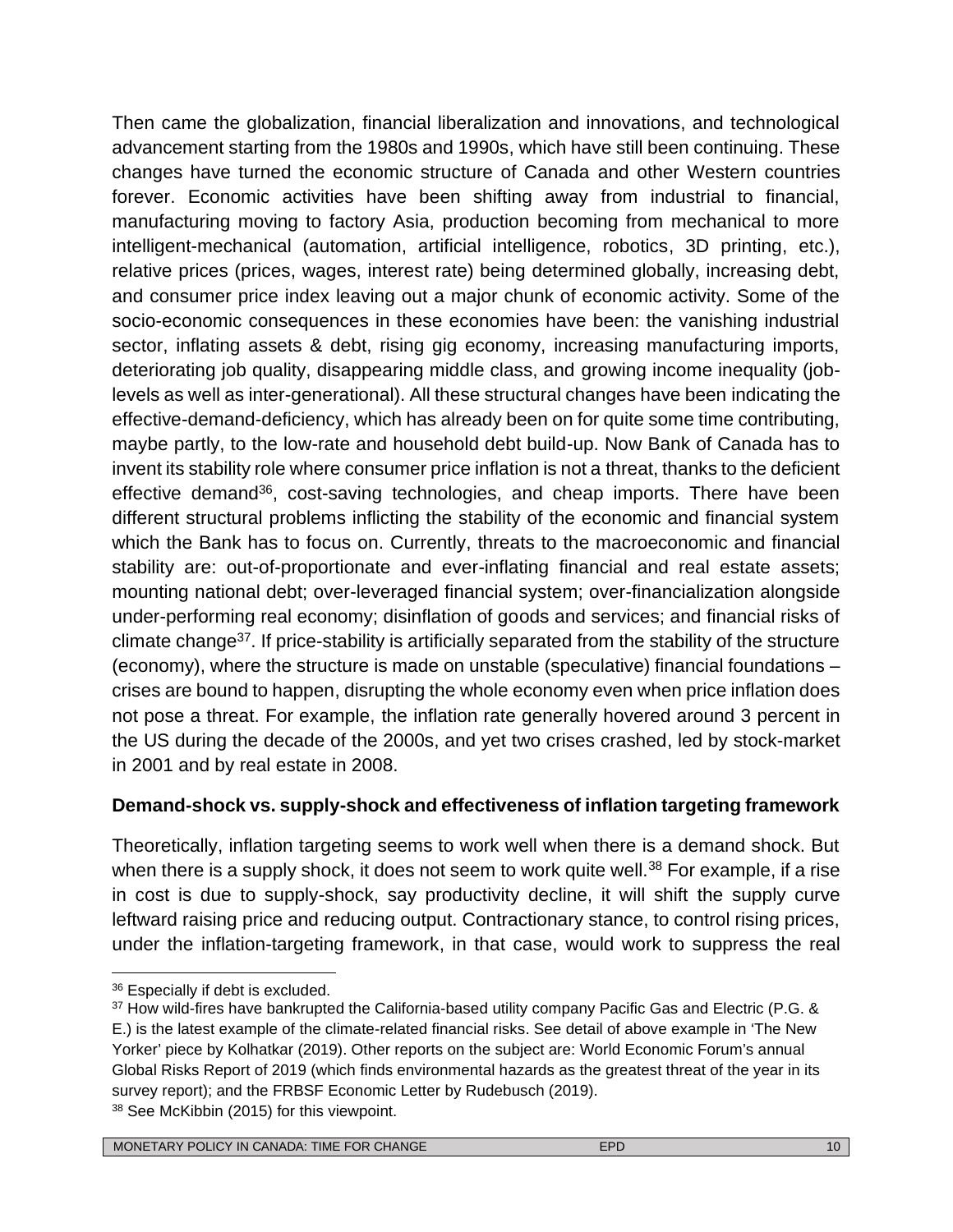economy even more. As a result of a negative supply shock, like an increase in input prices (say oil or other primary or agricultural commodities), real GDP will become more volatile as contractionary monetary policy stance will curb output more than the initial shock alone. Memories of the 1982 recession are still not forgotten. Present-day economic problems are caused by global, technological, financial like factors. As the real economy's stagnation is caused by de-industrialization, cheap imported products, lack of domestic price competitiveness, technological advancement<sup>39</sup>, and overwhelming assets' economy. Neither expansionary monetary policy is helping the real economy nor price stability under inflation targeting is providing stability to the financial and economic system. There is a dire need to review the monetary policy priorities to cater to the contemporary needs under current economic circumstances.

#### **Resource economy and debatable policy-role**

Canada has escaped many adversaries, which the neighbor in the South and other economies have suffered. The stock market meltdown of the early 2000s and financial crisis of 2008 are the latest to recall. Therefore, this may not be the monetary-policy-led economic management; instead, it is perhaps the global hunger for resources that seemed to have saved the economy time and again. For instance, currently, the US economy grew at 2.9 percent in 2018<sup>40</sup>; however, Canada had to contempt with lackluster economic performance with 1.8 percent over the same period<sup>41</sup>. Why? Perhaps its resource luck, which saved it from the last decades' financial tragedies, is not doing any favor this time. Unfortunately, the resource-based economy itself is in turbulence, especially because of China's rebalancing and US trade war with other countries.

Whether one likes to link to the 'Dutch-disease' phenomenon or something else, this sector's effect of pro-cyclability and associated exchange rate fluctuations on other sectors' performance, because of changing export-competitiveness and import prices, cannot be ignored. For example, around the opening years of the 2000s, dent on manufacturing, maybe partly, owing to appreciation of the Canadian dollar, is not an event of a forgotten past. Canada (and/or Alberta) could have worked differently by using this onetime resource-income prudently into a designated capital-fund, like Norway, as this makes an economic sense for the region and also the entire economy (Alberta Heritage Savings Trust is considered too small for that matter).<sup>42</sup> Whether it is federal or provincial government, it certainly shows a lack of budgetary prudence. Budgetary prudence could have saved Alberta not only from its current fiscal mess but also saved exhaustibleresource-dividend for the future generations.

<sup>39</sup> Causing the job redundancy.

<sup>40</sup> US Bureau of Economic Analysis (2019). Table 1.

<sup>41</sup> Statistics Canada (2019). Table 6.

<sup>42</sup> Guilbeault et al. (2013)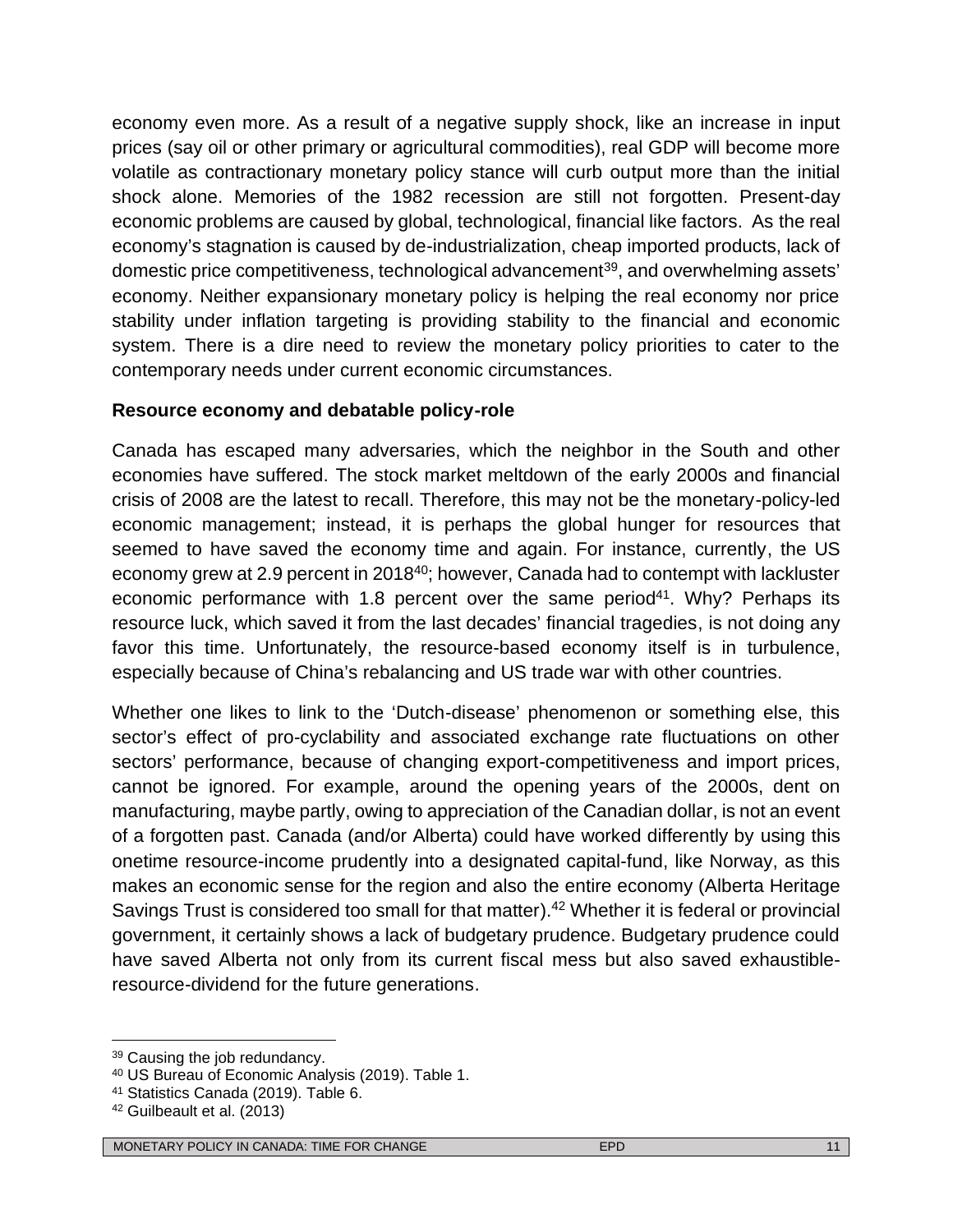The cheap financing and low pressure on political economy to economize onetime resource-income may also be a corollary of main Canadian policy-choices, e.g., too much reliance on monetarism and its low rates expansionary regime during the post-inflationtargeting period. The Bank of Canada could have been more innovative to have worked on the resource-led exchange rate fluctuations to shield the health of other sectors, especially manufacturing. Perhaps central bank's solely focus on the inflation stability has seemingly let it underperform in guarding the instabilities in other sectors and overall health of the economy from these fluctuations. Resource economy could have otherwise become a source of diversity, jobs, hedge against fluctuations, and long-term prosperity.

## **Monetary policy sets the macro price level and not the micro relative prices is not always true**

Theoretically, it is the inflation rate, i.e., the aggregate (macro) price level, which inflation targeting attempts to influence with its expansionary or contractionary stance. And as the theory goes by, the micro-level relative prices are said to be policy-rate neutral as these are assumed to be determined by the demand and supply conditions of individual products. But what if the policy rate stance influences the relative prices differently, directly or indirectly? In that case, relative prices would be interest elastic too. Implicitly, changes in policy stance will affect different economic activities and sectors differently.

For example, the expansionary policy stance has different impacts on the products with relatively inelastic supply (e.g., commodities, real estate, etc.) than the products with an elastic supply. To the extent, policy rate action influences the constrained-led price fraction; it is definitely the policy-driven relative price. Another example is the variable financeability of the products and their relative demand and, consequently, the relative prices; some products can be financed and others not. For instance, accommodative policy rate facilitates cheaper credit for say auto, other durable goods, real estate, financial assets, etc. Therefore, it leads to increased demand and higher prices relative to other products that cannot be financed. Yet another example may be the influence of interest rate on the exchange rate and consequent relative prices of foreign products and foreign finance. Policy rate changes affect the product prices with a lag, but the effect on the exchange rates is always ahead than that. These are some examples where the relative effect of the policy stance on the different types of goods is different. So, saying that policy rate effects are relative-price neutral is not absolutely true. Also, implicitly, that the policy-rate changes have a symmetrical effect on all the economic activities and sectors is untrue. As there are so many factors characterizing various activities and sectors, and henceforth respond differently to the changes in policy rates, e.g., speculation, mechanization, substitutions (of final product and inputs), profit margins, wage-price flexibility, specialization, risk-element, foreign-competition, export or domestic market, import content, inputs' supply conditions, demand/supply elasticity, price expectations, etc. Therefore, the effects of policy-rate changes cannot be symmetrical for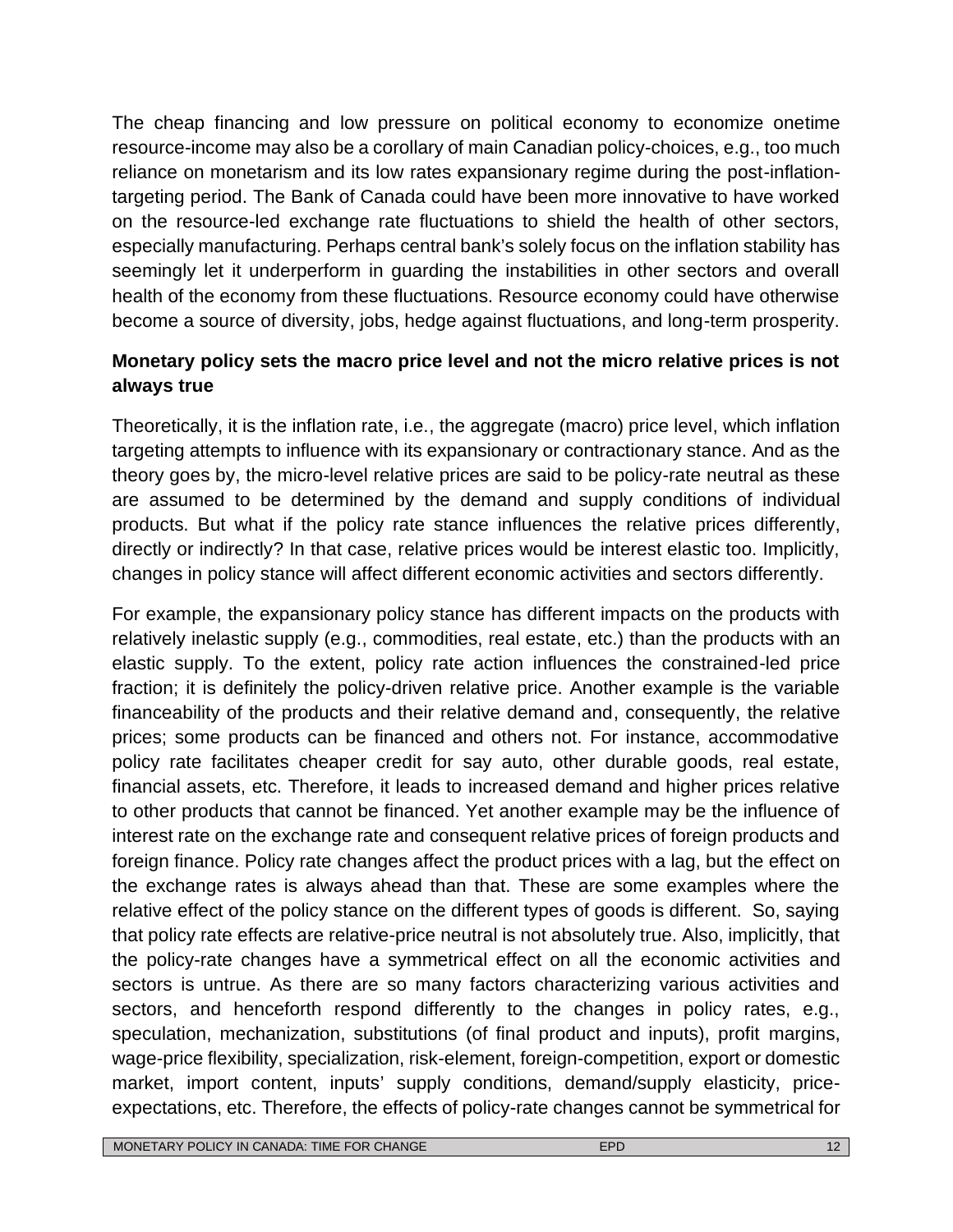all the economic activities and sectors. That is why perhaps some sectors grow out-of proportion, some sectors do not grow, and some sectors even decline with the policy rate changes.

## **A visionary central bank should not delimit itself with a single goal; there are central banks pursuing multiple goals too**

'One instrument, one goal' might have made Bank of Canada's economic modeling easier. But unfortunately, economic realities are not bound by the system of model equations and also the philosophy of any central bank. Moreover, there are countries where central banks have been conducting monetary policy with more than one goal, e.g., the US and Australia (at least not less successful than the Canadian central bank!). The Bank of Canada might gain credibility for not missing its inflation targets. However, getting narrow mandate and then focusing all energy achieving it might be assumed as underperformance when it can, in reality, do much more. This is especially serious when this mandate, as well as its achievement, have made the economy not only vulnerable but also stagnant. The central bank is assumed to be a proactive, creative, independent, and a leading visionary institution in any nation. Also, efficient macroeconomy management requires policy-independence and certainty, especially in uncertain times like currently prevalent. A central bank can better provide these than the politics-led fiscal policy, which keeps changing almost every election cycle along the party-lines. Therefore, it is more responsible to make goals based on contemporary national economic needs to serve its real institutional purpose by utilizing its intellectual resources and monetary apparatus.

# **Concluding Remarks**

Canada's political economy has a visible bias in favor of monetarism-based economic management currently. The inflation-targeting framework has dominated the Monetary policy landscape since 1991. As inflation has been mostly low and stable as targeted after the adoption of this framework, there is hardly any question-mark on the macroeconomic consequences of it. However, the present study questions the role of monetary policy in general and inflation targeting in particular in Canada. And with the help of important issues related to the monetary policy, the study concludes that it is high time for a change in the monetary policy of Canada.

The real economy has been stagnant after the inflation targeting. Assets prices, especially of real estate, have been spiraling, and debt has been mounting to the dangerous levels. These are pushing the (over-leveraged) financial system and thus the entire economy (overexposed with inflated assets and debt-bias) into instabilities while maintaining the inflation stability at the same time. Financial vulnerabilities are creating several constraints on the Bank of Canada that it has to make undesirable trade-offs in the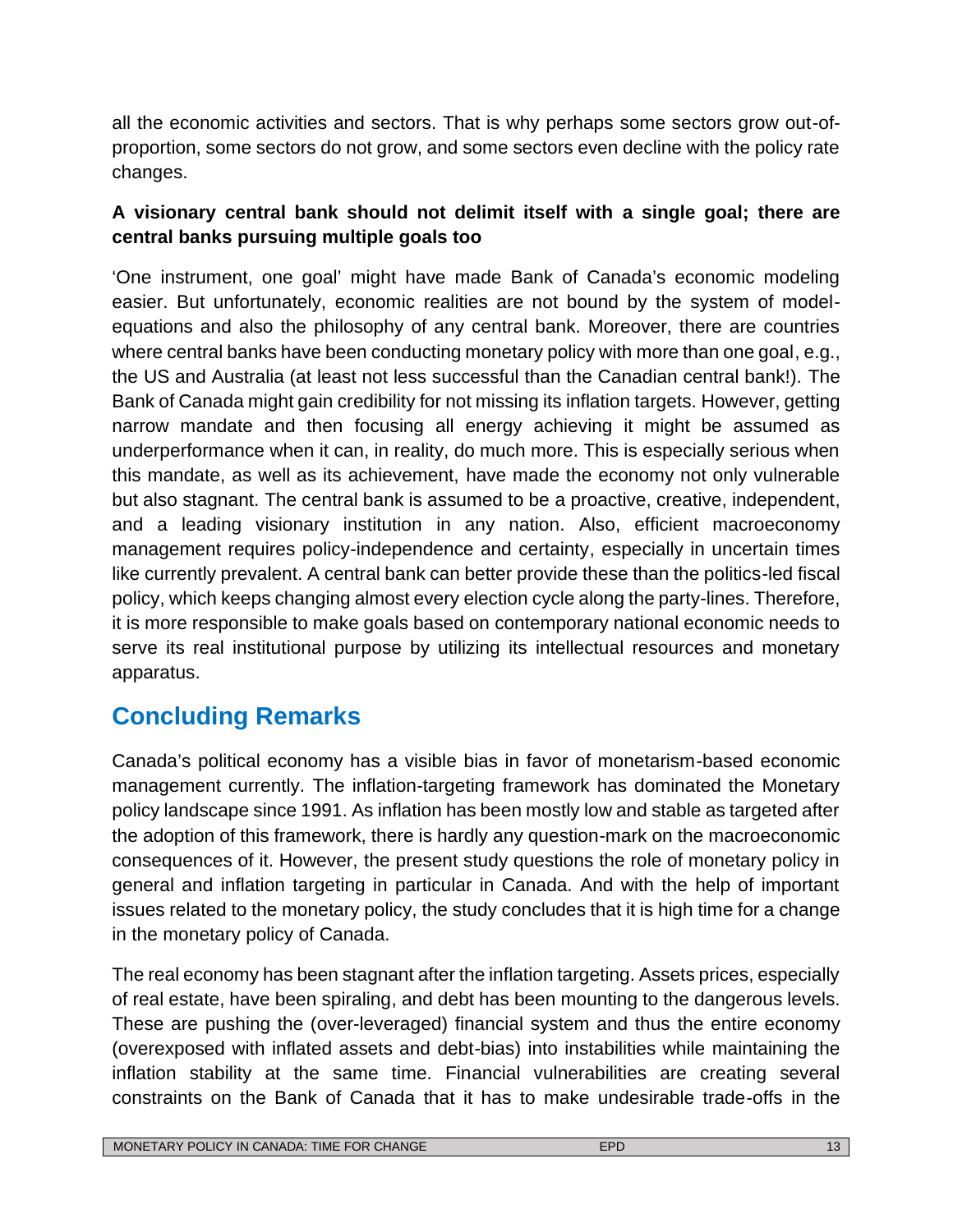economic management. For example, it has to keep the policy rate low to fight the economic sluggishness, even if it is ballooning the debt and fueling the real estate and other assets' markets. When the real income does not grow enough to finance the required expenditure, national debt becomes a necessary evil to finance the effective demand to sustain the economy, and so as the expansionary monetary policy with the low interest rates. Therefore, under the present monetary policy framework, neither the prices of consumer goods and services represent the whole price structure of the nation, nor the price stability has provided stability to the financial system as well as to the macroeconomy and nor the low rate regime alongside the price stability has helped the real economy from the secular stagnation.

There are systemic issues that are putting relatively high stability pressure than the inflation on the economy and need to be focused now by the monetary policy. The Canadian real economy is facing challenges from the low investment, cheap imported products, lack of domestic price competitiveness, technological advancement, and overwhelming assets' economy. There is a dire need to review the monetary policy priorities to cater to the contemporary challenges under current economic circumstances. Monetary policy needs to re-invent its priorities dynamically to remain an indispensable and relevant institution of the macroeconomic management.

# **Bibliography**

Bank of Canada. Monetary Policy. Accessed on 26 March 2019. https:/[/www.bankofcanada.ca/core-functions/monetary-policy/](www.bankofcanada.ca/core-functions/monetary-policy/)

Charest, Julie and Julia White. "Exploring the First Century of Canada's Consumer Price Index". Statistics Canada. Catalogue No. 62-604-X. 6 February 2015. Accessed on 6 December 2018. https://www150.statcan.gc.ca/pub/62-604-x/62-604-x2015001-eng.pdf

Cross, Philip and Philippe Bergevin. "Turning Points: Business Cycles in Canada since 1926." Commentary. C.D. Howe Institute. No. 366*.* October 2012. Accessed on 11 February 2018. https:/[/www.cdhowe.org/sites/default/files/attachments/research\\_papers/mixed/Commentary\\_36](www.cdhowe.org/sites/default/files/attachments/research_papers/mixed/Commentary_36) 6\_0.pdf

Crow, John. "Canada's Difficult Experience in Reducing Inflation: Cautionary Lessons". Commentary. C.D. Howe Institute. No. 299. November 2009. Accessed on 24 November 2018. https:/[/www.cdhowe.org/sites/default/files/attachments/research\\_papers/mixed/commentary\\_29](www.cdhowe.org/sites/default/files/attachments/research_papers/mixed/commentary_29) 9\_0.pdf

Devereux, Michael B. "Much Appreciated: The Rise of the Canadian Dollar, 2002-2008." Paper based on presentation prepared for the 2008 Mabel F. Timlin lecture, presented at the University of Saskatchewan, February 13, 2008. July 2008. Accessed on 5 February 2019. [http://www.sfu.ca/~kkasa/devereux\\_09.pdf](http://www.sfu.ca/~kkasa/devereux_09.pdf)

Fortin, Pierre. "Interest Rates, Unemployment and Inflation: The Canadian Experience in the 1990s." The Review of Economic Performance and Social Progress. Vol. l. June 2001. pp. 113- 30. Volume Title: *The Longest Decade: Canada in the 1990s*. Published jointly by the Centre for

| <b>TARY POLICY IN C</b><br><b>TIME</b><br><b>CHANGE</b><br><b>MONF</b><br><b>FOR</b><br>CANADA: |  | ıд |
|-------------------------------------------------------------------------------------------------|--|----|
|-------------------------------------------------------------------------------------------------|--|----|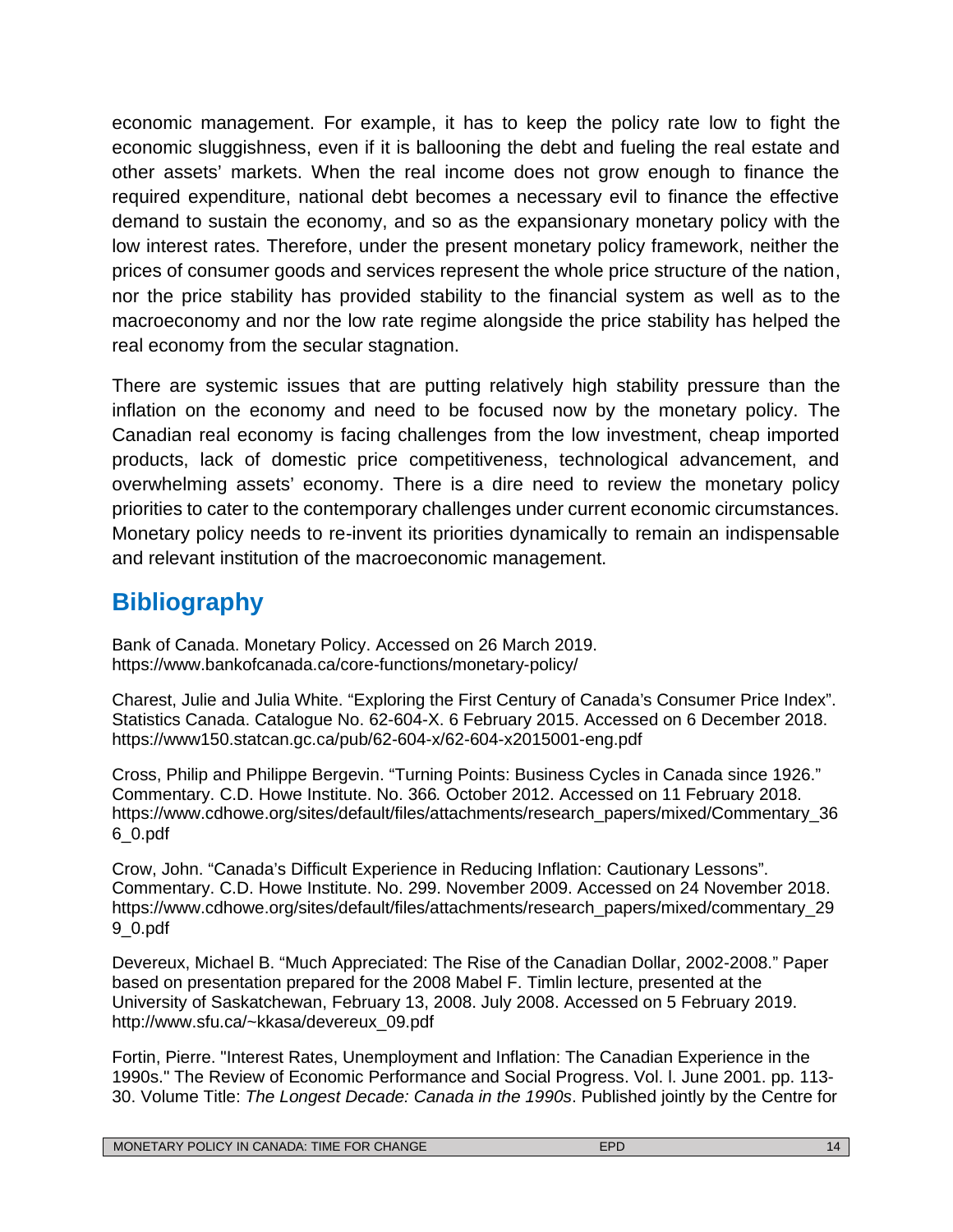the Study of Living Standards and the Institute for Research on Public Policy and distributed by McGill-Queen's University Press. Accessed on 11 August 2018. [http://www.csls.ca/repsp/1/06](http://www.csls.ca/repsp/1/06-) fortin.pdf

Guilbeault, Steven, Sarah Dobson, and Nathan Lemphers. Booms*,* Busts and Bitumen: The Economic Implications of Canadian Oilsands Development. The Pembina Institute and Équiterre. 13 November 2013. Accessed on 20 January 2014. [http://www.pembina.org/reports/booms](http://www.pembina.org/reports/booms-busts-bitumen-en.pdf)*-*busts*-*bitumen-en.pdf

Hurt, Stephen R. "Washington Consensus". Encyclopaedia Britannica. 21 September 2015. Accessed on 14 February 2019. https:/[/www.britannica.com/topic/Washington-consensus](www.britannica.com/topic/Washington-consensus)

Jahan, Sarwat and Chris Papageorgiou. "What Is Monetarism?". Finance & Development. IMF. 51 (1), March 2014. Accessed on 27 January 2019. https:/[/www.imf.org/external/pubs/ft/fandd/2014/03/basics.htm](www.imf.org/external/pubs/ft/fandd/2014/03/basics.htm)

Kolhatkar, Sheelah. "The P.G. & E. Bankruptcy and the Coming Climate-Related Business Failures" The New Yorker 26 February 2019. Accessed on 4 April 2019. https:/[/www.newyorker.com/business/currency/the-pg-and-e-bankruptcy-and-the-coming](www.newyorker.com/business/currency/the-pg-and-e-bankruptcy-and-the-coming-) climate-related-business-failures

Matteo, Livio Di. "A Federal Fiscal History*:* Canada*,* 1867*-*2017". Fraser Institute. February 2017. Accessed on 3 March 2018. https:/[/www.fraserinstitute.org/sites/default/files/federal](www.fraserinstitute.org/sites/default/files/federal-)fiscal-history-canada-1867-2017.pdf

McKibbin, Warwick J. "Central Banks Must Target Growth Not Inflation." Op-ed. Brookings Institution. 15 January 2015. Accessed on 7 April 2019. https:/[/www.brookings.edu/opinions/central-banks-must-target-growth-not-inflation/](www.brookings.edu/opinions/central-banks-must-target-growth-not-inflation/)

Murray, John David. "Why the Bank of Canada Sticks with 2 percent Inflation Target" Report prepared from the remarks at Hutchins Center Conference, Washington, 8 January 2018*.* Hutchins Center on Fiscal *&* Monetary Policy at the Brookings. *7* June 2018. Accessed on 25 January 2019. https://[www.brookings.edu/research/why-the-bank-of-canada-sticks-with-2](www.brookings.edu/research/why-the-bank-of-canada-sticks-with-2-) percent-inflation-target/

Powell*,* James. "A History of the Canadian Dollar". Bank of Canada. December 2005. Accessed on 30 November 2014. https://[www.bankofcanada.ca/wp](www.bankofcanada.ca/wp-) content/uploads/2010/07/dollar\_book.pdf

Ragan, Christopher. "Why Monetary Policy Matters: A Canadian Perspective," Bank of Canada Review. Winter 2006-07. pp. 19-25. Accessed on 11 February 2018. https:/[/www.bankofcanada.ca/wp-content/uploads/2010/06/ragan.pdf](www.bankofcanada.ca/wp-content/uploads/2010/06/ragan.pdf)

Rudebusch, Glenn D. "Climate Change and the Federal Reserve". FRBSF Economic Letter. Federal Reserve Bank of San Francisco. 25 March 2019. Accessed on 4 April 2019. https:/[/www.frbsf.org/economic-research/publications/economic-letter/2019/march/climate](www.frbsf.org/economic-research/publications/economic-letter/2019/march/climate-) change-and-federal-reserve/

Statistics Canada. "Gross Domestic Product, Income and Expenditure, Fourth Quarter 2018". The Daily. 1 March 2019. Accessed on 26 March 2019. https://www150.statcan.gc.ca/n1/daily quotidien/190301/dq190301a-eng.htm